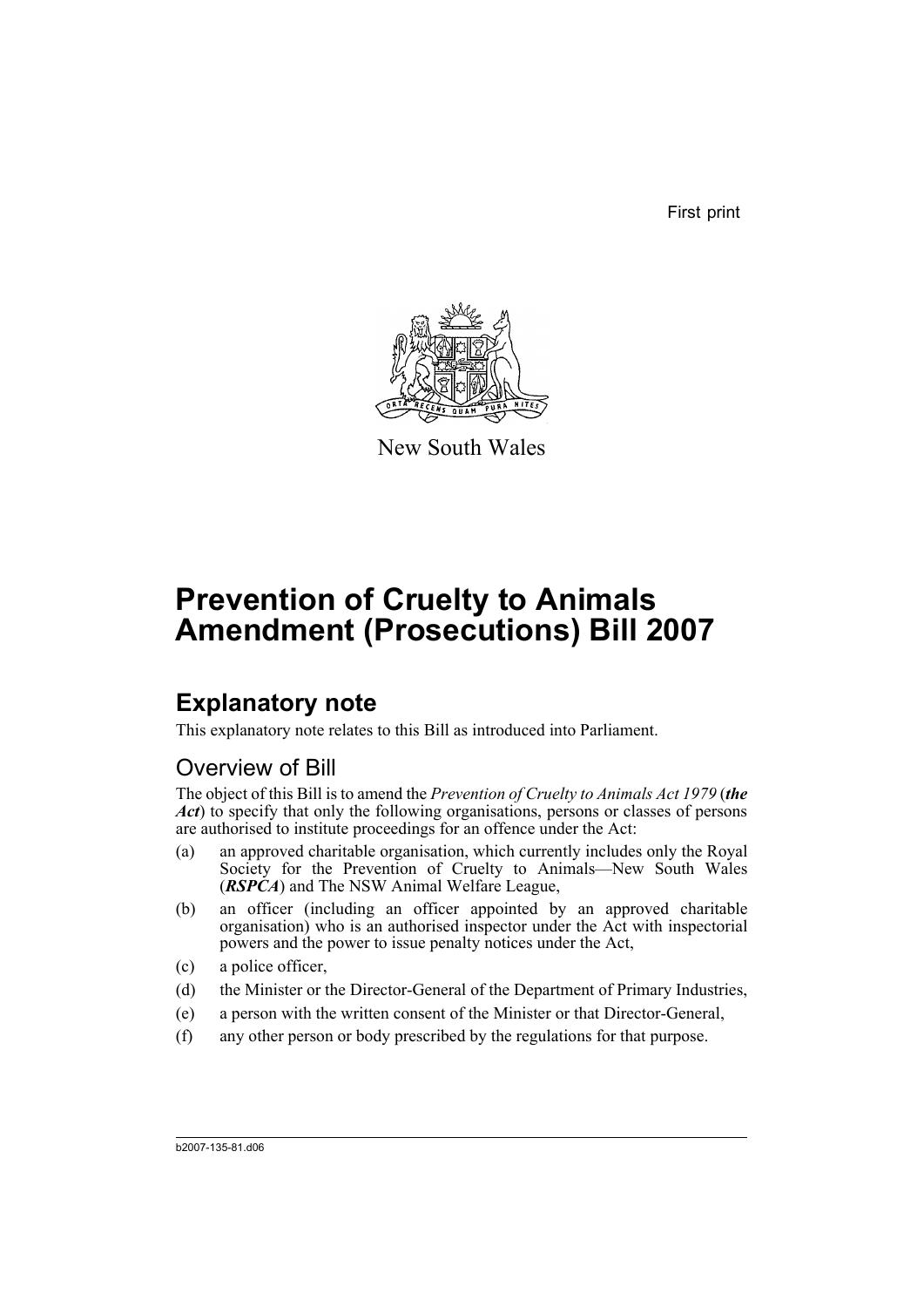Prevention of Cruelty to Animals Amendment (Prosecutions) Bill 2007

Explanatory note

#### Outline of provisions

**Clause 1** sets out the name (also called the short title) of the proposed Act.

**Clause 2** provides for the commencement of the proposed Act on 1 January 2008.

**Clause 3** is a formal provision that gives effect to the amendments to the *Prevention of Cruelty to Animals Act 1979* set out in Schedule 1.

**Clause 4** provides for the repeal of the proposed Act after all the amendments made by the proposed Act have commenced. Once the amendments have commenced the proposed Act will be spent and section 30 of the *Interpretation Act 1987* provides that the repeal of an amending Act does not affect the amendments made by that Act.

#### **Schedule 1 Amendments**

**Schedule 1 [1]** inserts a new section 34AA, which authorises the organisations, persons and classes of persons referred to in the Overview to institute proceedings for an offence against the Act or the regulations.

**Schedule 1 [2]** amends Schedule 2 to the Act to enable regulations containing provisions of a savings or transitional nature to be made as a consequence of the enactment of the proposed Act.

**Schedule 1 [3]** inserts a transitional provision consequent on the enactment of the proposed amendments. The provision provides that the new section 34AA does not apply in relation to offences committed before the commencement of the section.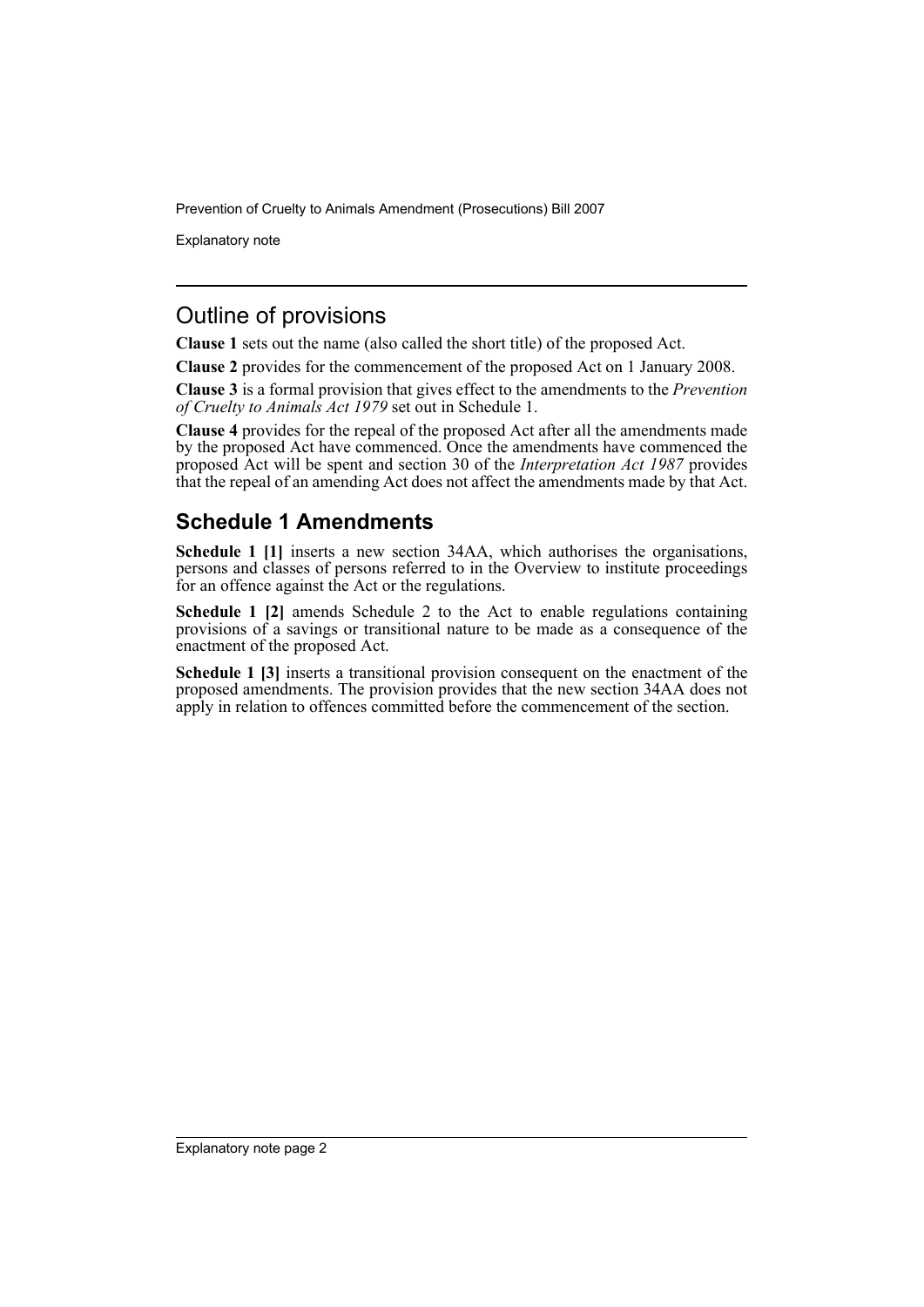First print



New South Wales

# **Prevention of Cruelty to Animals Amendment (Prosecutions) Bill 2007**

### **Contents**

|                                                        | Page          |
|--------------------------------------------------------|---------------|
| Name of Act                                            |               |
| Commencement                                           | 2             |
| Amendment of Prevention of Cruelty to Animals Act 1979 |               |
| No 200                                                 | 2             |
| Repeal of Act                                          | $\mathcal{P}$ |
| Schedule 1 Amendments                                  | 3             |
|                                                        |               |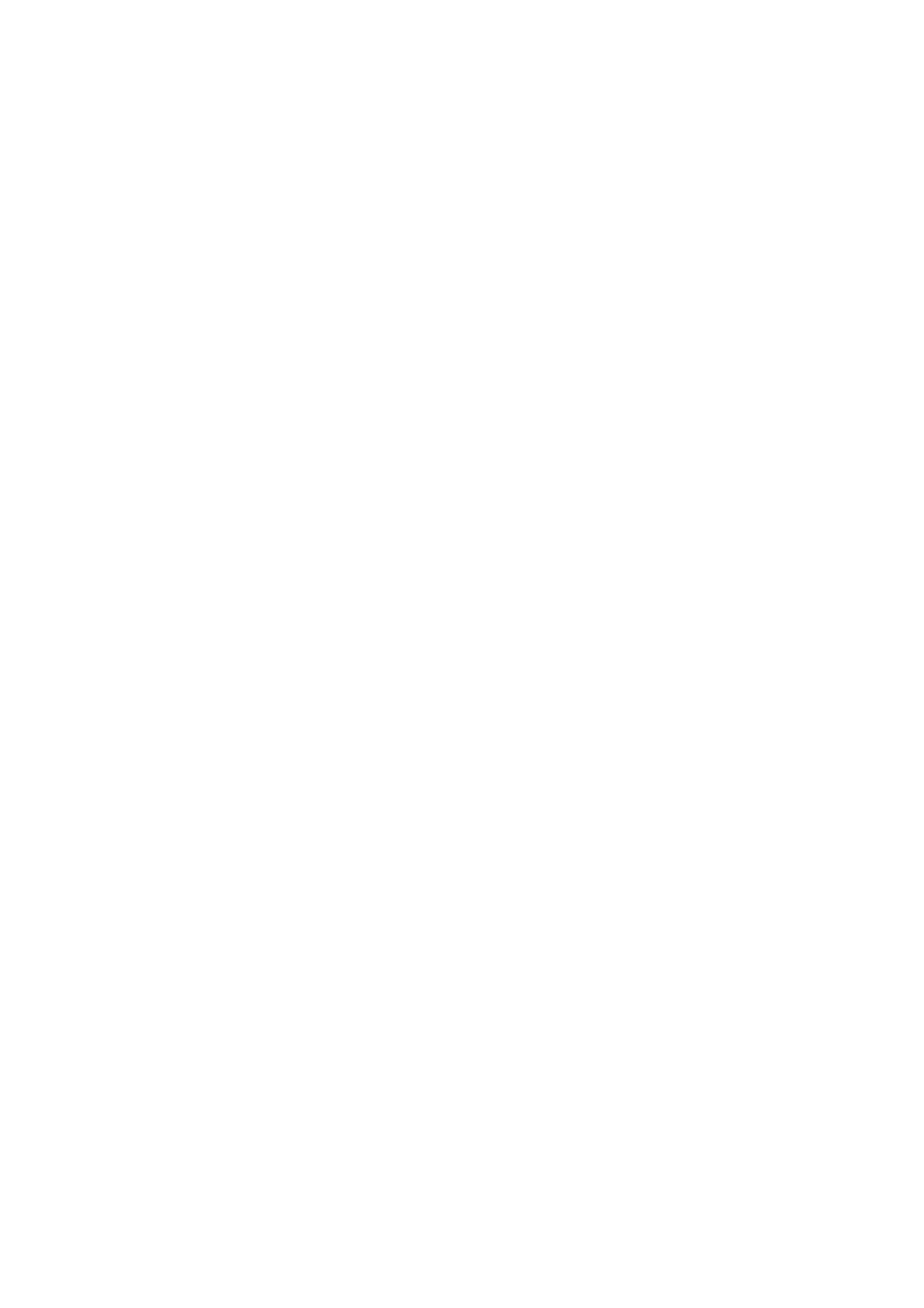

New South Wales

## **Prevention of Cruelty to Animals Amendment (Prosecutions) Bill 2007**

No , 2007

#### **A Bill for**

An Act to amend the *Prevention of Cruelty to Animals Act 1979* in relation to the persons and organisations authorised to institute proceedings under that Act.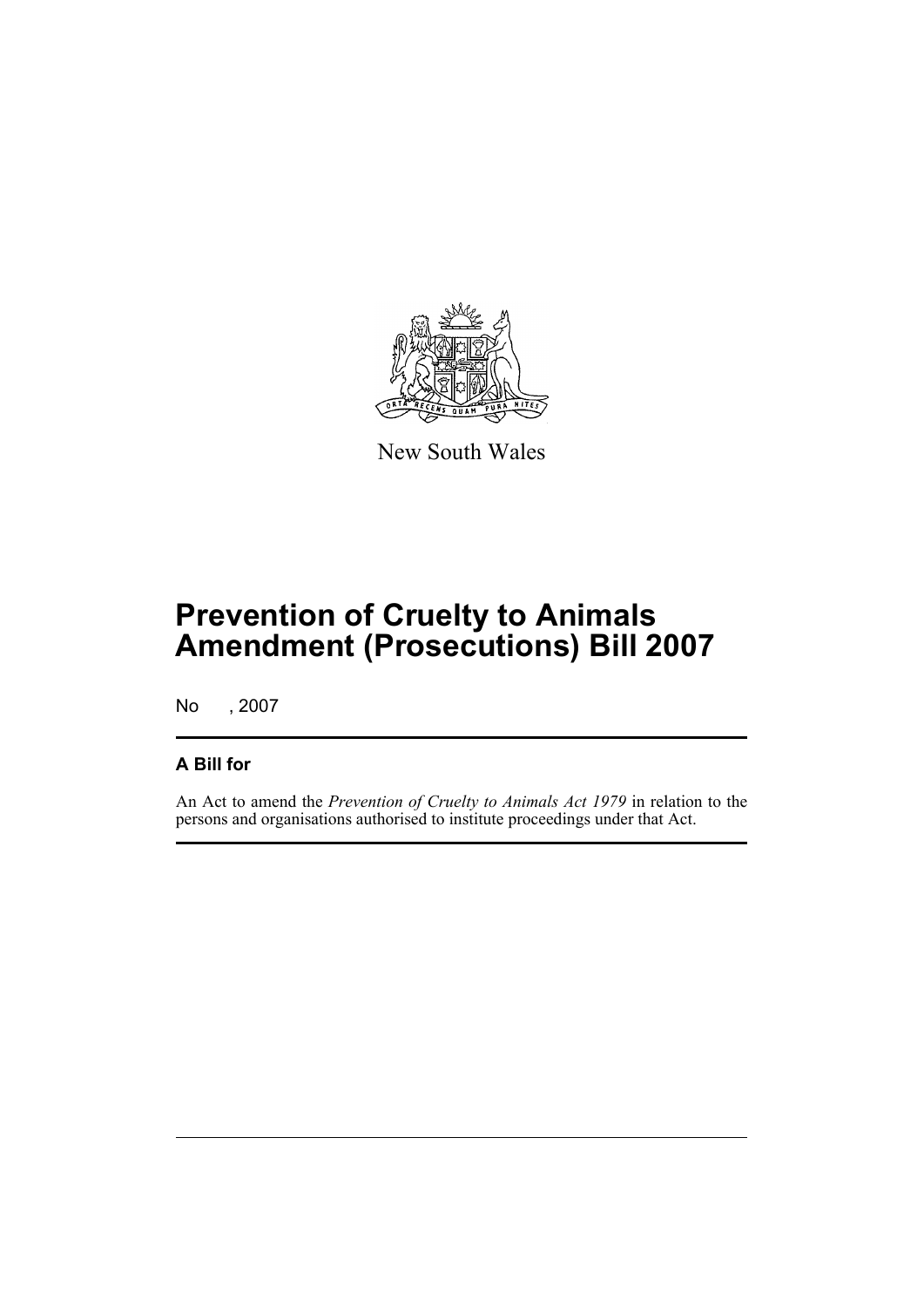<span id="page-5-3"></span><span id="page-5-2"></span><span id="page-5-1"></span><span id="page-5-0"></span>

|              | The Legislature of New South Wales enacts:                                                                                                                       | 1        |
|--------------|------------------------------------------------------------------------------------------------------------------------------------------------------------------|----------|
| 1            | Name of Act                                                                                                                                                      | 2        |
|              | This Act is the Prevention of Cruelty to Animals Amendment<br>(Prosecutions) Act 2007.                                                                           | 3<br>4   |
| $\mathbf{2}$ | <b>Commencement</b>                                                                                                                                              | 5        |
|              | This Act commences on 1 January 2008.                                                                                                                            | 6        |
| 3            | Amendment of Prevention of Cruelty to Animals Act 1979 No 200                                                                                                    | 7        |
|              | The Prevention of Cruelty to Animals Act 1979 is amended as set out in<br>Schedule 1.                                                                            | 8<br>9   |
| 4            | <b>Repeal of Act</b>                                                                                                                                             |          |
|              | This Act is repealed on the day following the day on which this Act<br>(1)<br>commences.                                                                         | 11<br>12 |
|              | The repeal of this Act does not, because of the operation of section 30<br>(2)<br>of the <i>Interpretation Act 1987</i> , affect any amendment made by this Act. | 13<br>14 |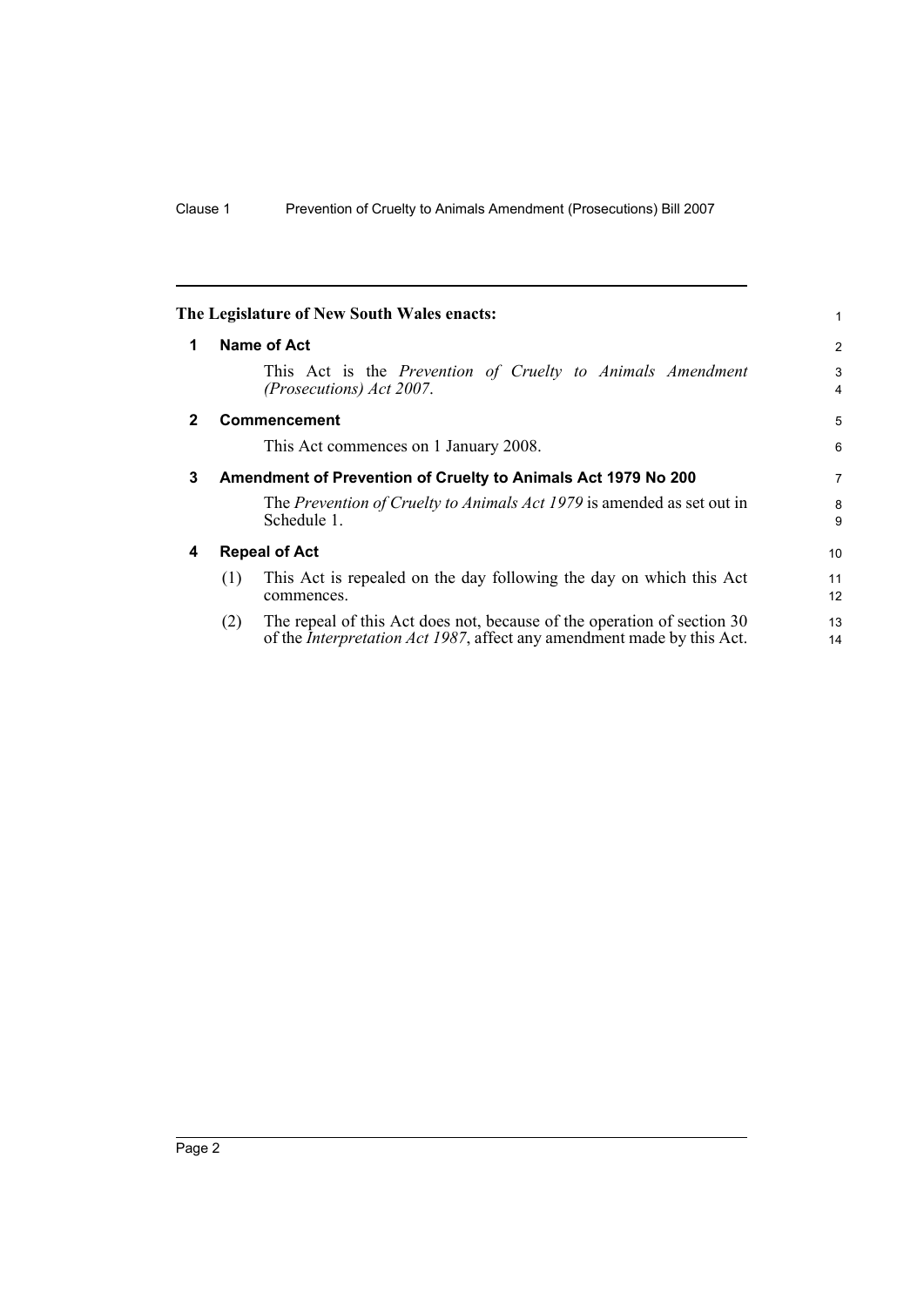Prevention of Cruelty to Animals Amendment (Prosecutions) Bill 2007

Amendments Schedule 1

(Section 3)

1

2

### <span id="page-6-0"></span>**Schedule 1 Amendments**

| [1] |                                                                                                     | <b>Section 34AA</b> |                                                                                                                                                                                                                                                                                                                                        |                                                                                              |          |  |
|-----|-----------------------------------------------------------------------------------------------------|---------------------|----------------------------------------------------------------------------------------------------------------------------------------------------------------------------------------------------------------------------------------------------------------------------------------------------------------------------------------|----------------------------------------------------------------------------------------------|----------|--|
|     | Insert after section 34:                                                                            |                     |                                                                                                                                                                                                                                                                                                                                        |                                                                                              |          |  |
|     | <b>34AA</b><br><b>Authority to prosecute</b>                                                        |                     |                                                                                                                                                                                                                                                                                                                                        |                                                                                              |          |  |
|     | (1)<br>Proceedings for an offence against this Act or the regulations<br>may be instituted only by: |                     |                                                                                                                                                                                                                                                                                                                                        |                                                                                              |          |  |
|     |                                                                                                     |                     | (a)                                                                                                                                                                                                                                                                                                                                    | an approved charitable organisation, or                                                      | 8        |  |
|     |                                                                                                     |                     | (b)                                                                                                                                                                                                                                                                                                                                    | an inspector within the meaning of Division 2 of Part 2A,<br>other than a police officer, or | 9<br>10  |  |
|     |                                                                                                     |                     | (c)                                                                                                                                                                                                                                                                                                                                    | a police officer, or                                                                         | 11       |  |
|     |                                                                                                     |                     | (d)                                                                                                                                                                                                                                                                                                                                    | the Minister or the Director-General of the Department of<br>Primary Industries, or          | 12<br>13 |  |
|     |                                                                                                     |                     | (e)                                                                                                                                                                                                                                                                                                                                    | a person with the written consent of the Minister or that<br>Director-General, or            | 14<br>15 |  |
|     |                                                                                                     |                     | (f)                                                                                                                                                                                                                                                                                                                                    | any other person or body prescribed by the regulations for<br>the purpose of this section.   | 16<br>17 |  |
|     |                                                                                                     | (2)                 | In proceedings for an offence against this Act or the regulations,<br>a consent to institute the proceedings, purporting to have been<br>signed by the Minister or the Director-General of the Department<br>of Primary Industries, is evidence of that consent without proof<br>of the signature of the Minister or Director-General. | 18<br>19<br>20<br>21<br>22                                                                   |          |  |
| [2] |                                                                                                     |                     |                                                                                                                                                                                                                                                                                                                                        | <b>Schedule 2 Savings and transitional provisions</b>                                        | 23       |  |
|     | Insert at the end of clause $1(1)$ :                                                                |                     |                                                                                                                                                                                                                                                                                                                                        |                                                                                              |          |  |
|     |                                                                                                     |                     | 2007                                                                                                                                                                                                                                                                                                                                   | Prevention of Cruelty to Animals Amendment (Prosecutions) Act                                | 25<br>26 |  |